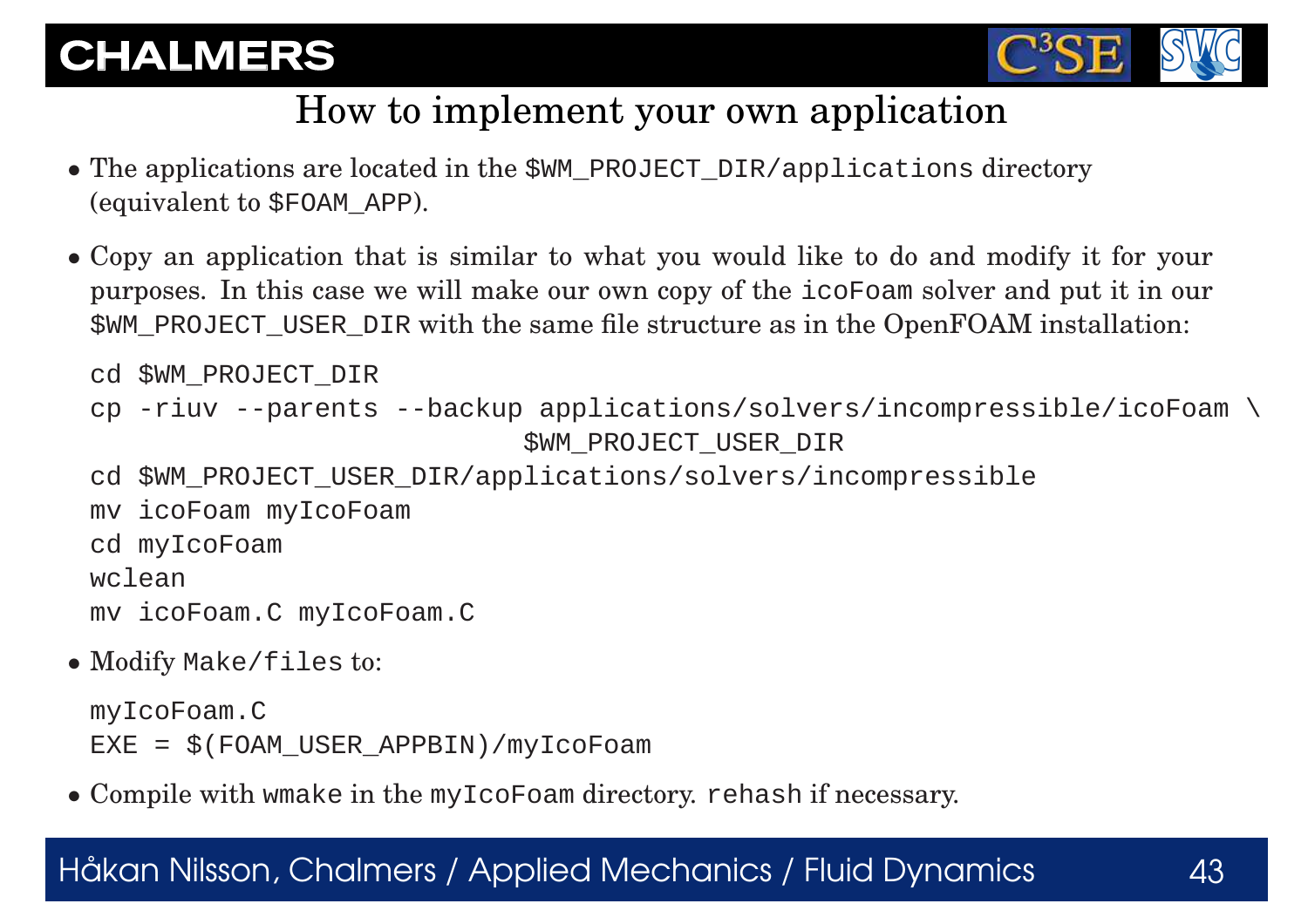

### Add <sup>a</sup> passive scalar transport equation (1/3)

• Let's add, to myIcoFoam, the passive scalar transport equation

∂s  $\frac{\partial}{\partial t} + \nabla \cdot (\mathbf{u} s) = 0$ 

- We must modify the solver:
	- − Create volumeScalarField <sup>s</sup> (do the same as for <sup>p</sup> in createFields.H)
	- − Add the equation solve(fvm::ddt(s) <sup>+</sup> fvm::div(phi, s)); before runTime.write(); in myIcoFoam.C.
	- − Compile myIcoFoam using wmake
- We must modify the case next slide ...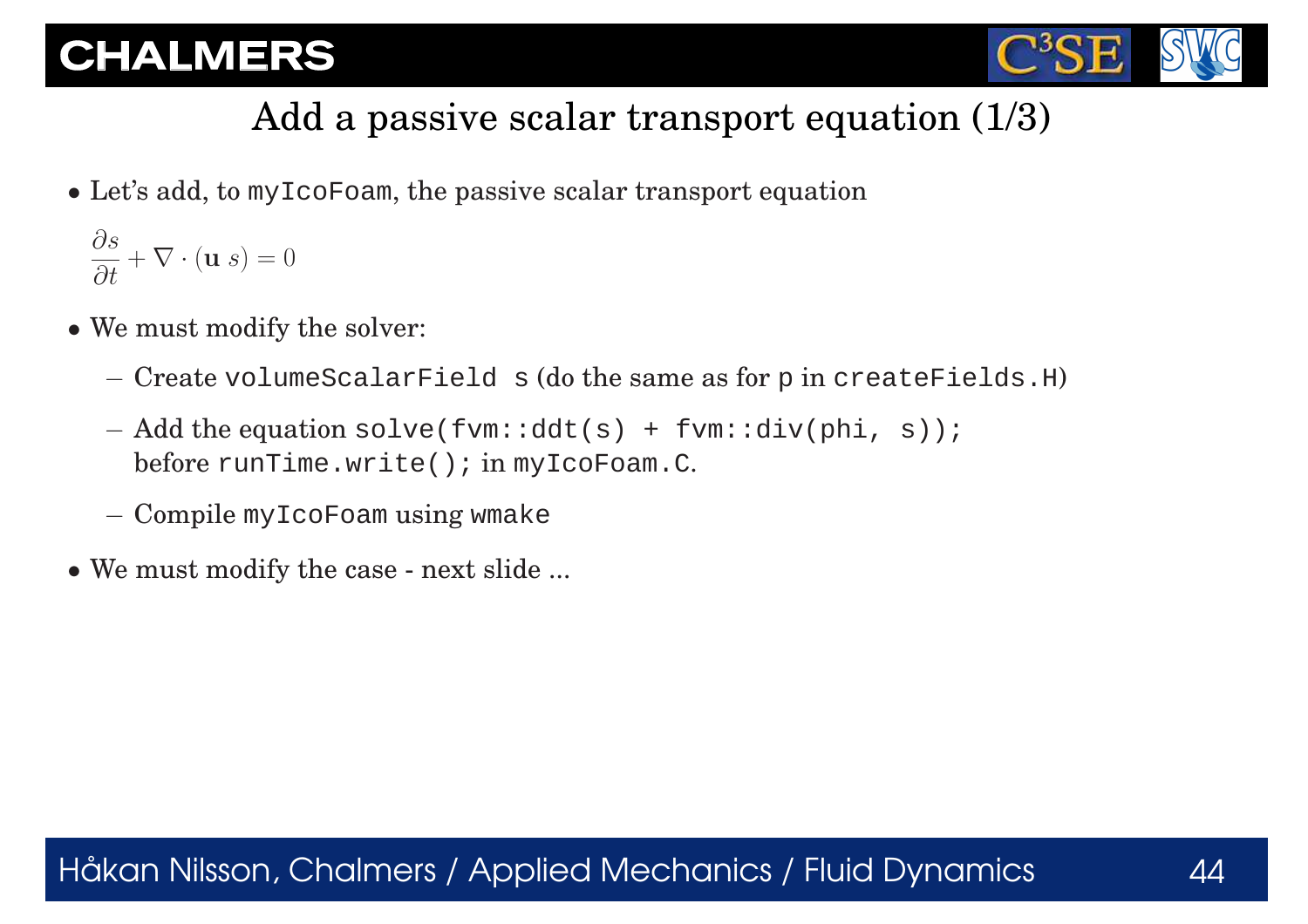

#### Add <sup>a</sup> passive scalar transport equation (2/3)

- We must modify the case:
	- − Use the icoFoam/cavity case as <sup>a</sup> base:

run

```
cp -r $FOAM_TUTORIALS/icoFoam/cavity passiveCavity
```

```
cd passiveCavity
```
- − Copy the 0/p file to 0/s and modify p to s in that file. Choose approprate dimensions for the scalar field (not important now).
- <sup>−</sup> In fvSchemes, add:

div(phi,s) Gauss linearUpwind Gauss;

```
− In fvSolution, add:
```

```
s PBiCG
{
   preconditioner DILU;
   tolerance 1e-05;
   relTol 0;
};
```
(if you use PCG, as for <sup>p</sup>, OpenFOAM will complain - try it yourself!)

• We must initialize and run the case - next slide ...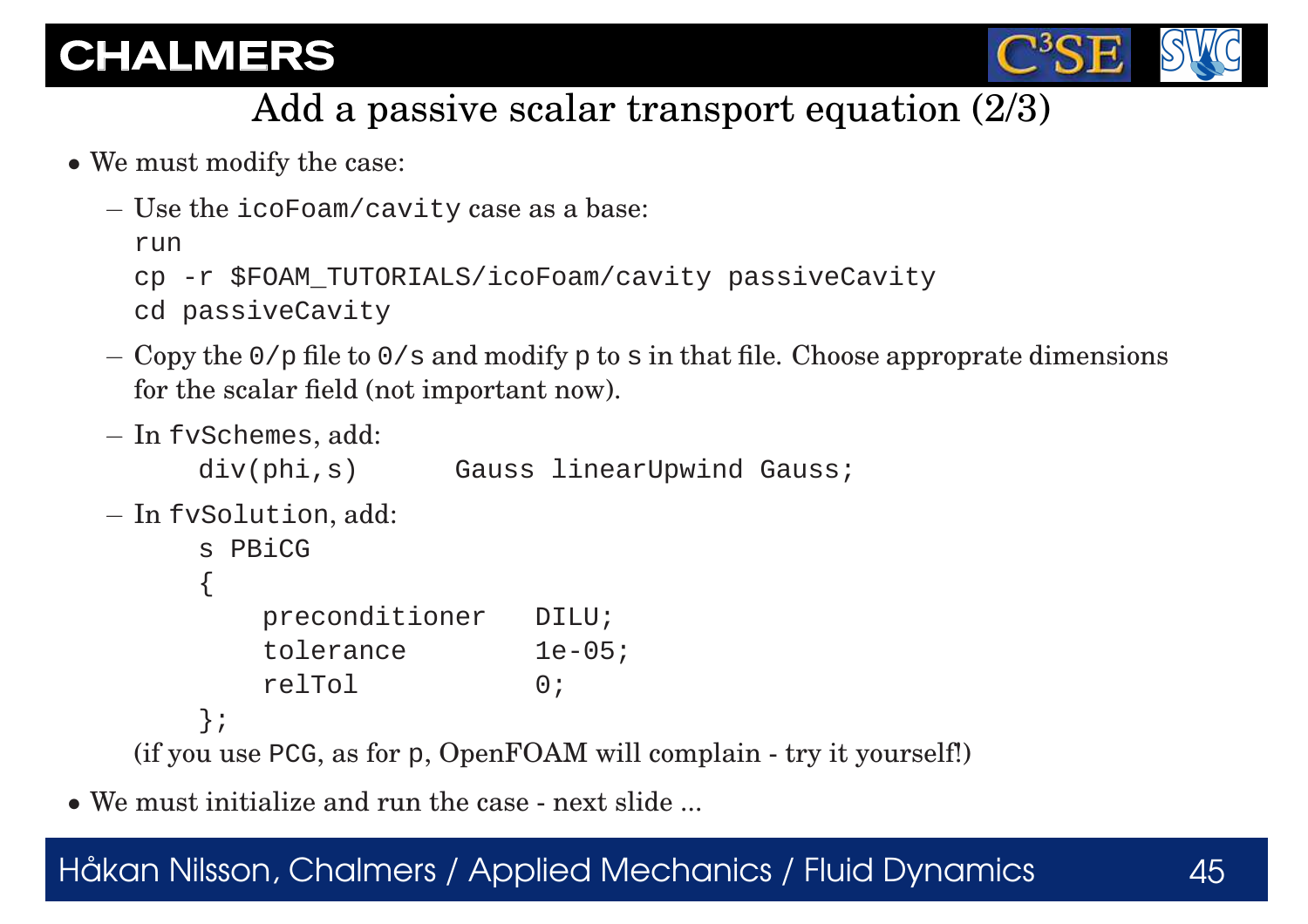

### Add <sup>a</sup> passive scalar transport equation (3/3)

- We must initialize s:
	- − Copy setFieldsDict from the damBreak tutorial.
	- − Set defaultFieldValues: volScalarFieldValue s 0
	- − Modify the bounding box to: box  $(0.03 \ 0.03 \ -1)$   $(0.06 \ 0.06 \ 1);$
	- − Set fieldValues: volScalarFieldValue s 1
- Run the case:

blockMesh setFields myIcoFoam paraFoam - color by <sup>s</sup> (cell value) and run an animation.

• You can see that although there is no diffusion term in the equation, there is massive diffusion in the results. This is due to mesh resolution, numerical scheme etc. The interfoam solver has a special treatment to reduce this kind of diffusion.

#### Håkan Nilsson, Chalmers / Applied Mechanics / Fluid Dynamics \* \* \* \* 46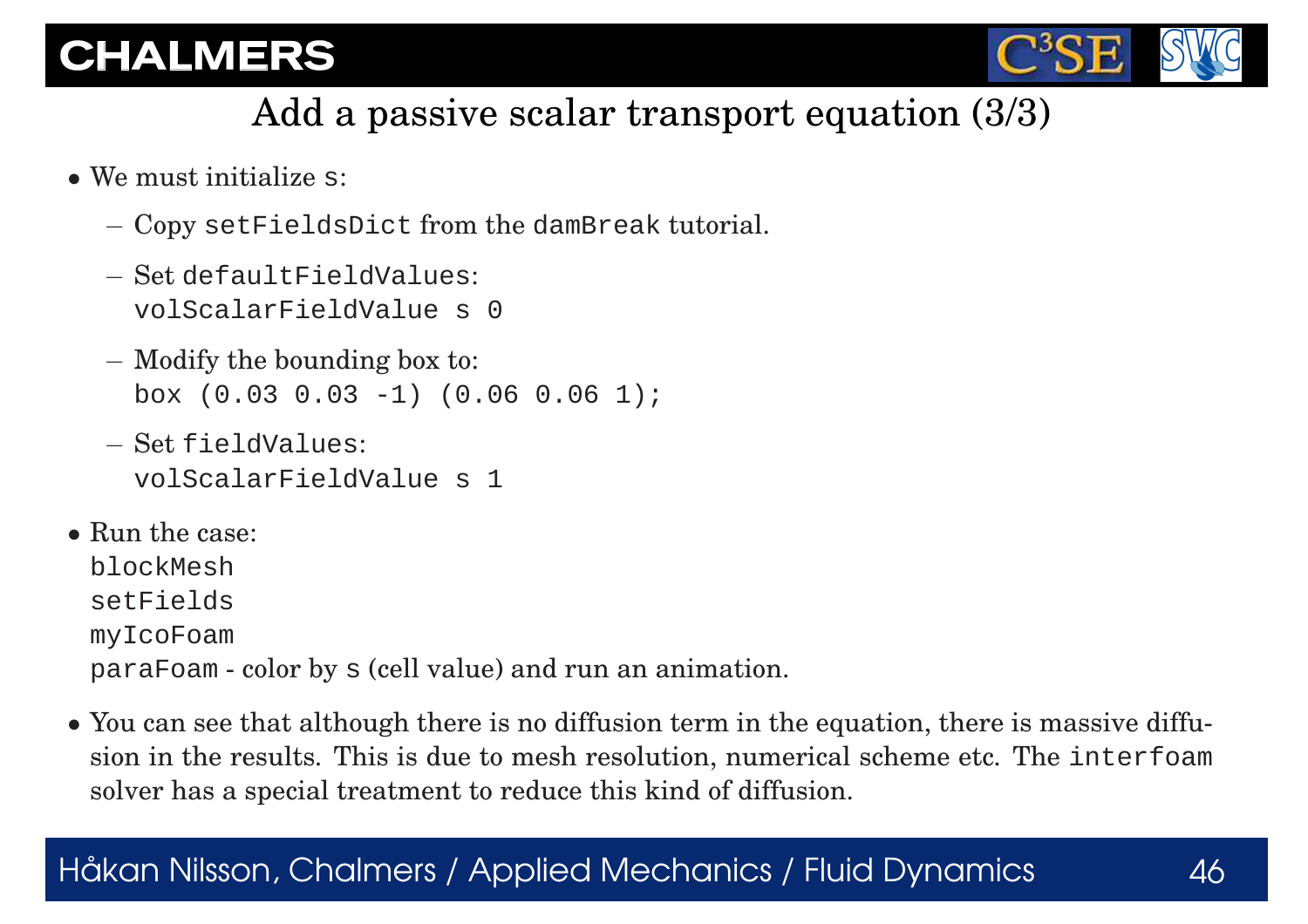

#### A look inside icoFoam

• The icoFoam directory consists of the following:

createFields.H Make/ icoFoam.C

- The Make directory contains instructions for the wmake compilation command.
- icoFoam. C is the main file, and createFields. H is an inclusion file, which is included in icoFoam.C.
- In the header of icoFoam.C we include fvCFD.H, which contains all class definitions that are needed for icoFoam. fvCFD.H is included from (see Make/options): \$WM\_PROJECT\_DIR/src/finiteVolume/lnInclude, but that is actually only <sup>a</sup> link to \$WM\_PROJECT\_DIR/src/finiteVolume/cfdTools/general/include/fvCFD.H. fvCFD.H in turn only includes other files that are needed (see next slide).
- Hint: Use find PATH -iname " \*LETTERSINFILENAME \*" to find where in PATH <sup>a</sup> file with a file name containing LETTERSINFILENAME in its file name is located. In this case: find \$WM\_PROJECT\_DIR -iname " \*fvCFD.H \*"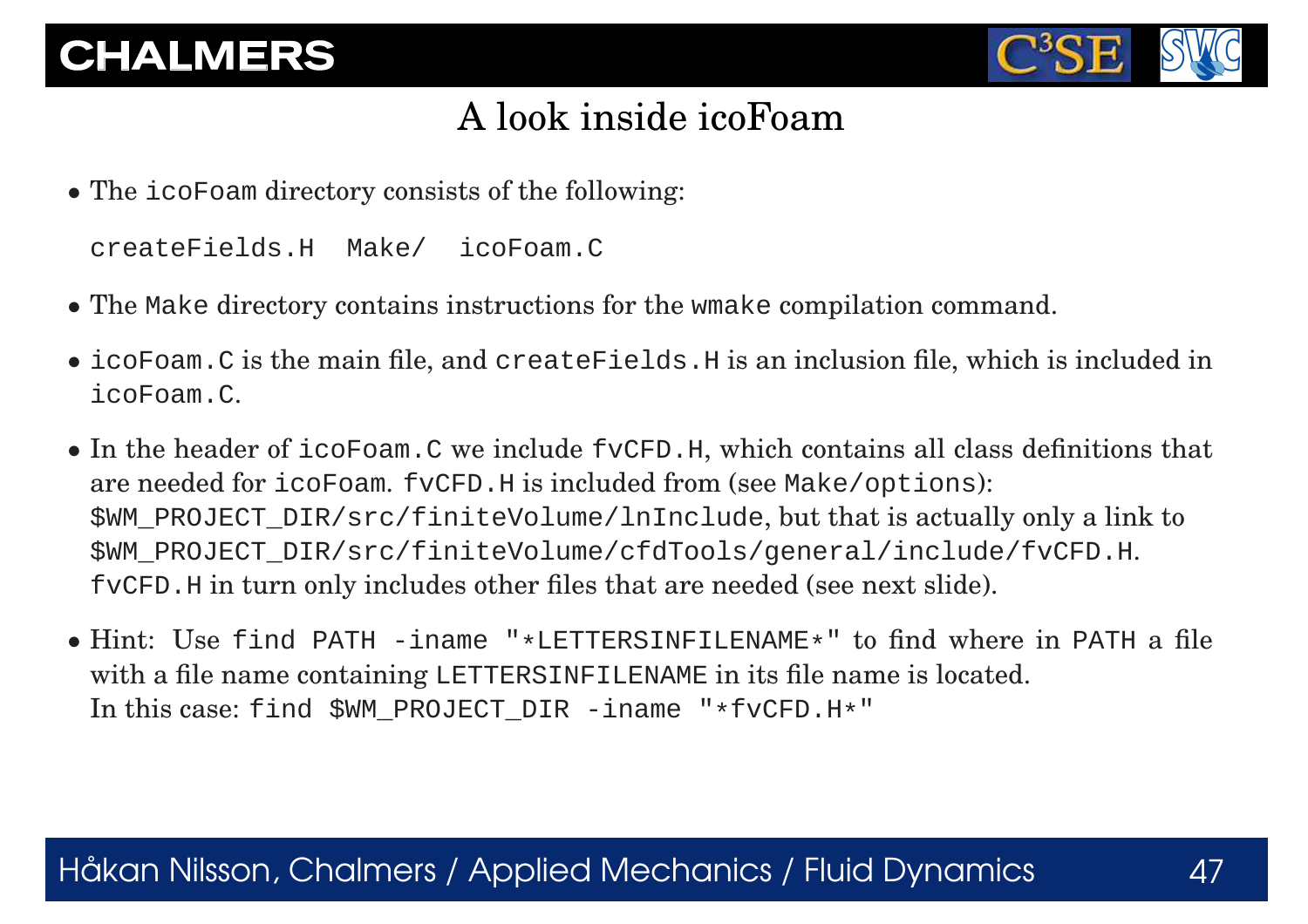

#### A look inside icoFoam, fvCFD.H

#ifndef fvCFD\_H #define fvCFD\_H #include "parRun.H" #include "Time.H" #include "fvMesh.H" #include "fvc.H" #include "fvMatrices.H" #include "fvm.H" #include "linear.H" #include "calculatedFvPatchFields.H" #include "fixedValueFvPatchFields.H" #include "adjustPhi.H" #include "findRefCell.H" #include "mathematicalConstants.H"

#include "OSspecific.H" #include "argList.H" #include "timeSelector.H"

#ifndef namespaceFoam #define namespaceFoam using namespace Foam; #endif

#endif

The inclusion files are all class definitions that are used in icoFoam. Dig further into the source file to find out what these classes actually do. At the end we say that we will use all definitions made in

namespace Foam.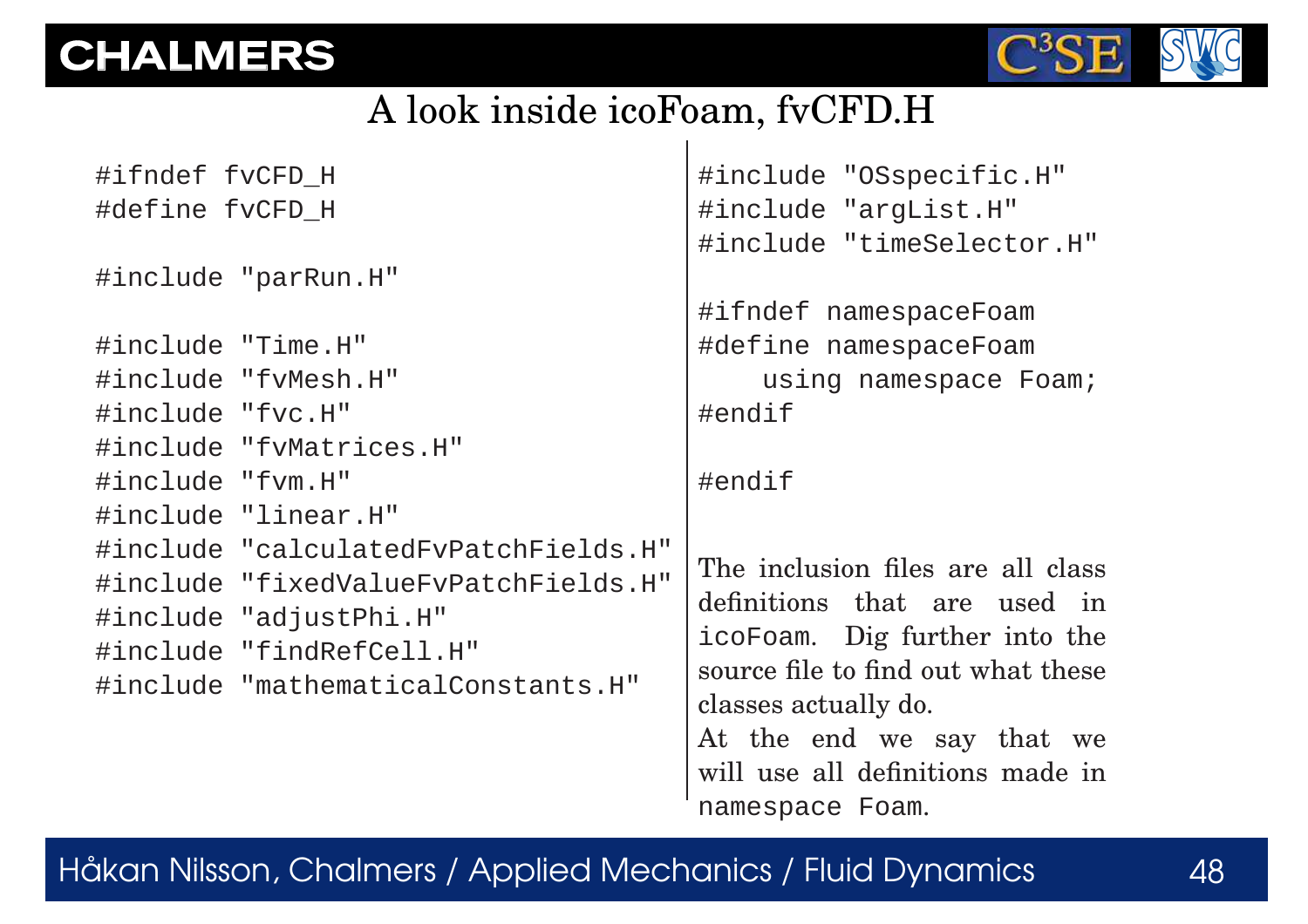

### A look inside icoFoam

• icoFoam starts with

```
int main(int argc, char
*argv[])
```
where int argc, char \*argv[] are the number of parameters, and the actual parameters used when running icoFoam.

- The case is initialized by:
	- # include "setRootCase.H"
	- # include "createTime.H"
	- # include "createMesh.H"
	- # include "createFields.H"
	- # include "initContinuityErrs.H"

where all inclusion files except createFields.H are included from src/OpenFOAM/lnInclude and src/finiteVolume/lnInclude. Have <sup>a</sup> look at them yourself. (find them using the find command)

• createFields.H is located in the icoFoam directory. It initializes all the variables used in icoFoam. Have <sup>a</sup> look inside it and see how the variables are created from files.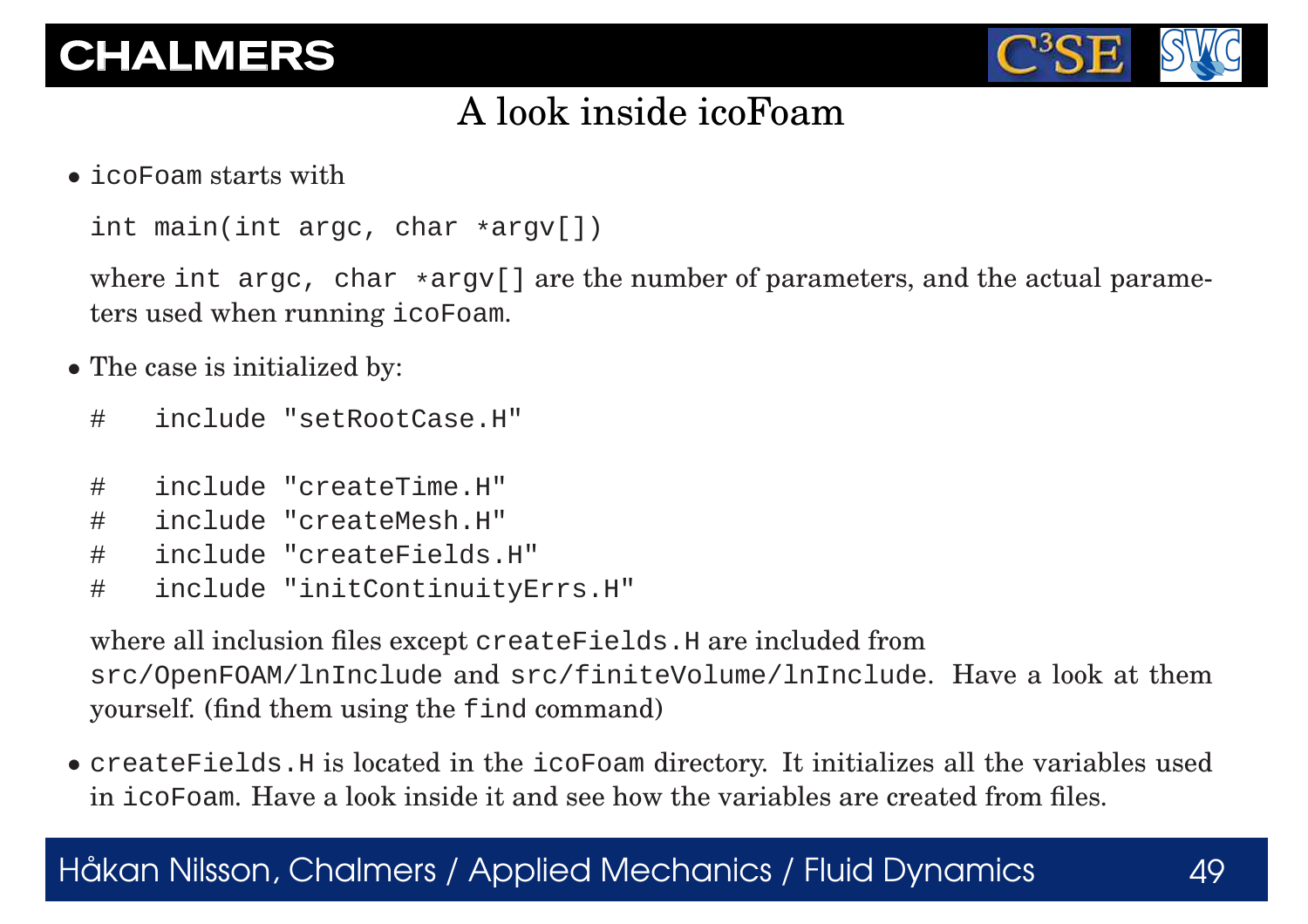

### A look inside icoFoam

• The time loop starts by:

```
for (runTime++; !runTime.end(); runTime++)
```
and the rest is done at each time step.

- The fysolution subdictionary PISO is read, and the Courant number is calculated and written to the screen by (use the find command)
	- # include "readPISOControls.H"
	- # include "CourantNo.H"
- We will now discuss the PISO algorithm used in icoFoam, in words, equations and code lines.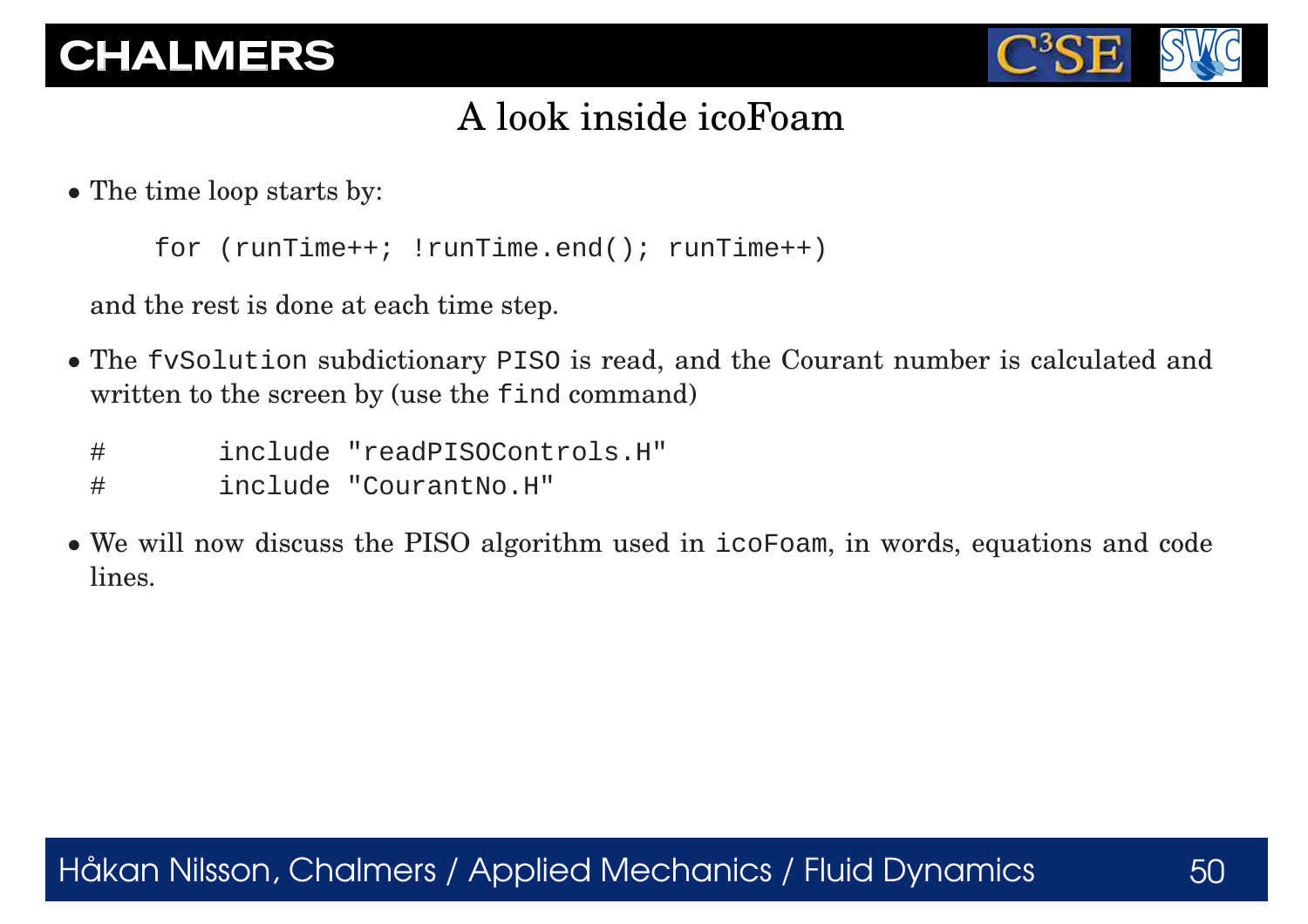

### The PISO algorithm: The incompressible flow equations (1/7)

(Acknowledgements to Professor Hrvoje Jasak)

- In strictly incompressible flow the coupling between density and pressure is removed, as well as the coupling between the energy equation and the rest of the system.
- The incompressible continuity and momentum equations are given by:

 $\nabla \cdot \mathbf{u} = 0$ 

$$
\frac{\partial \mathbf{u}}{\partial t} + \nabla \cdot (\mathbf{u}\mathbf{u}) - \nabla \cdot (\nu \nabla \mathbf{u}) = -\nabla p
$$

• The non-linearity in the convection term  $(\nabla \cdot (uu))$  is handled using an iterative solution technique, where

 $\nabla \cdot (\mathbf{u} \mathbf{u}) \approx \nabla \cdot (\mathbf{u}^{\text{o}} \mathbf{u}^{\text{n}})$ 

where u<sup>o</sup> is the currently available solution and u<sup>n</sup> is the *new* solution. The algorithm cycles  $\text{until } \mathrm{u}^{\mathrm{o}} = \mathrm{u}^{\mathrm{n}}.$ 

• There is no pressure equation, but the continuity equation imposes a scalar constraint on the momentum equation (since  $\nabla \cdot \mathbf{u}$  is a scalar).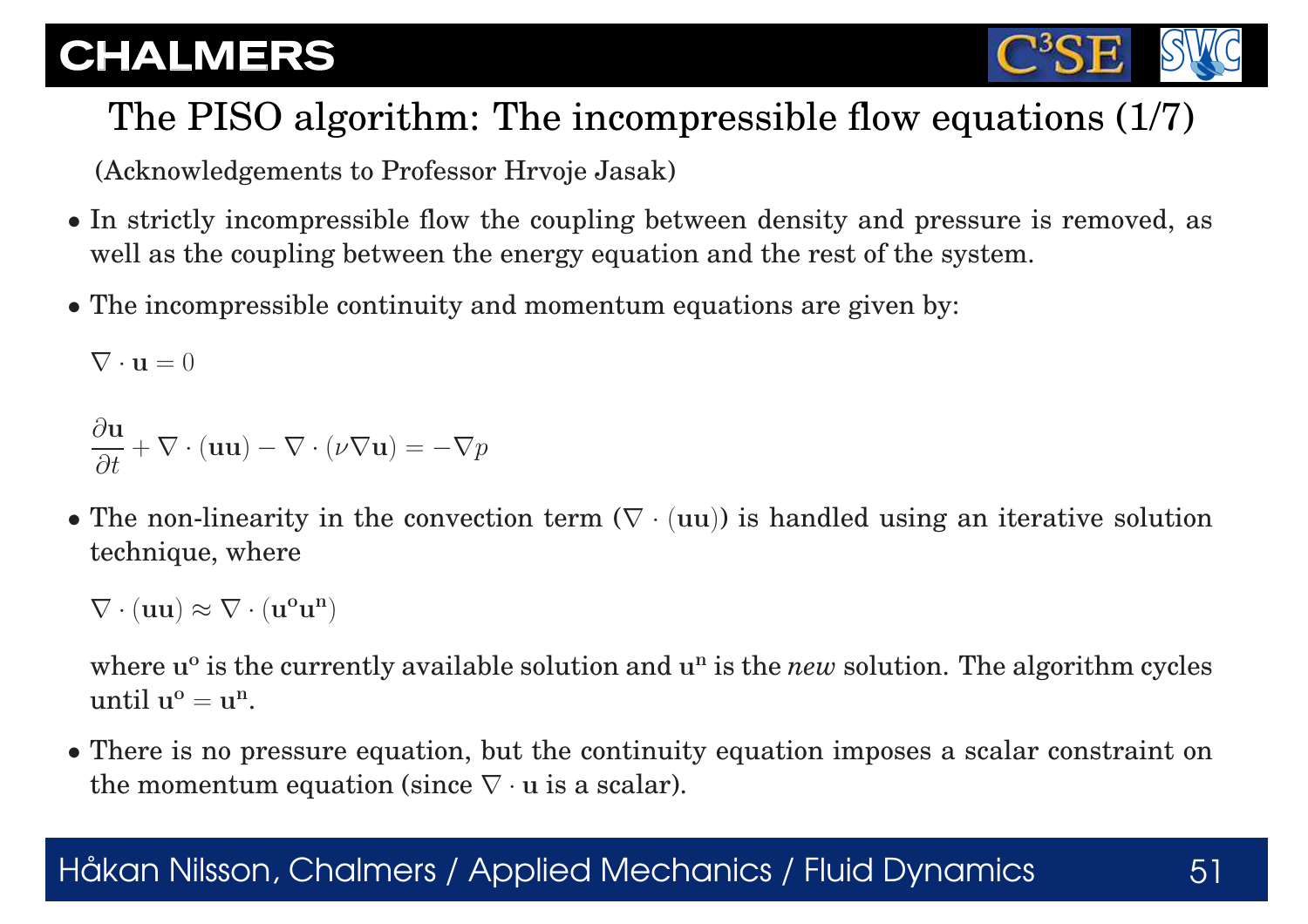

### The PISO algorithm: The idea behind the algorithm (2/7)

(Acknowledgements to Professor Hrvoje Jasak)

- The idea of PISO is as follows:
	- − Pressure-velocity systems contain two complex coupling terms:
		- ∗ Non-linear convection term, containing <sup>u</sup>-<sup>u</sup> coupling.
		- <sup>∗</sup> Linear pressure-velocity coupling.
	- − On low Courant numbers (small time-step), the pressure-velocity coupling is much stronger than the non-linear coupling.
	- − It is therefore possible to repeat <sup>a</sup> number of pressure correctors without updating the discretization of the momentum equation (without updating  $u^o$ ).
	- − In such <sup>a</sup> setup, the first pressure corrector will create <sup>a</sup> conservative velocity field, while the second and following will establish the pressure distribution.
- Since multiple pressure correctors are used with <sup>a</sup> single momentum equation, it is not necessary to under-relax neither the pressure nor the velocity.
- On the negative side, the derivation of PISO is based on the assumption that the momentum discretization may be safely frozen through a series of pressure correctors, which is true only at small time-steps. Experience also shows that the PISO algorithm is more sensitive to mesh quality than the SIMPLE algorithm.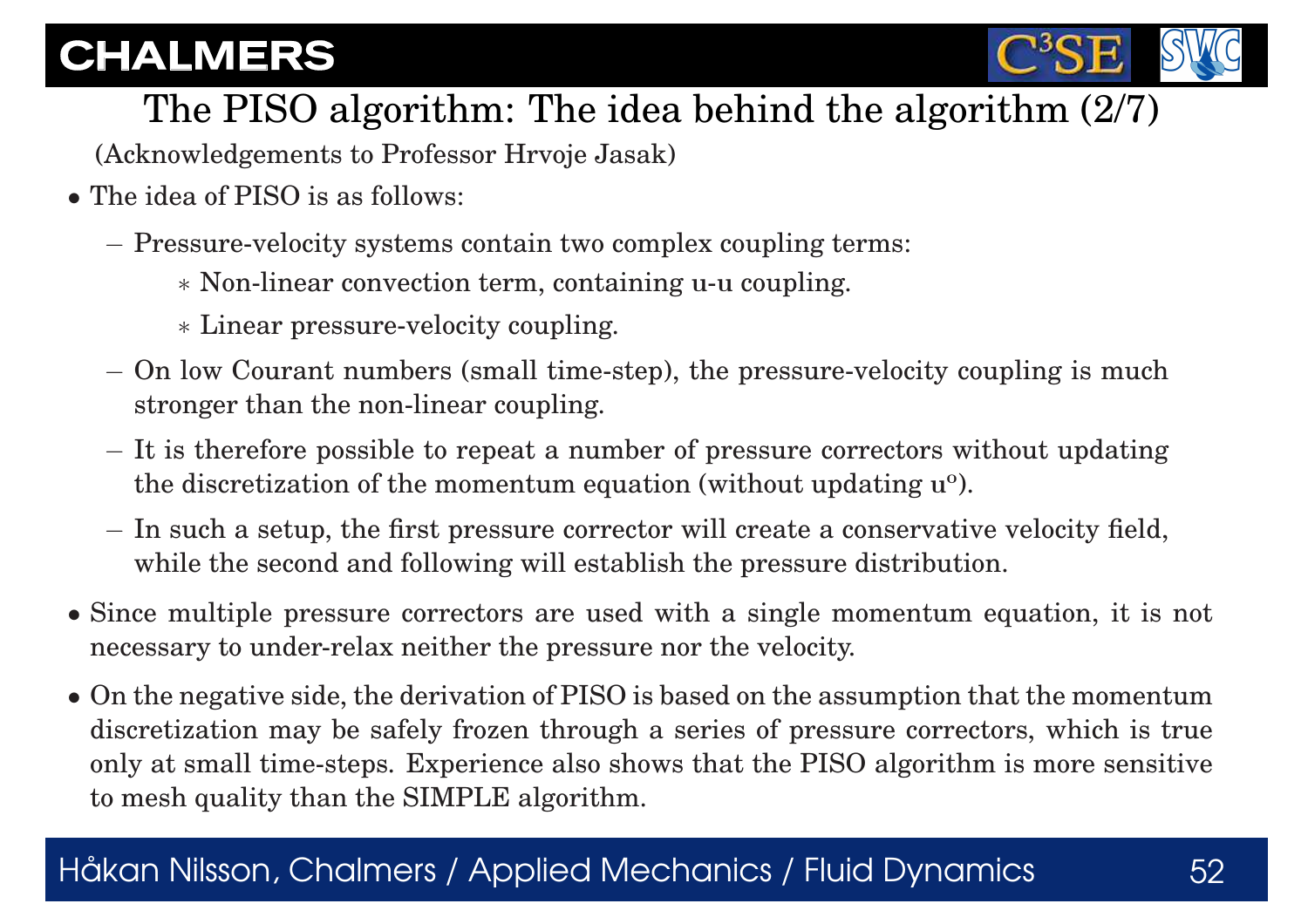

### The PISO algorithm: Derivation of the pressure equation (3/7)

(Acknowledgements to Professor Hrvoje Jasak)

- As previously mentioned, there is no pressure equation for incompressible flow, so we use the continuity and momentum equations to derive <sup>a</sup> pressure equation.
- Start by discretizing the momentum equation, keeping the pressure gradient in its original form:

form:  
\n
$$
a_P^{\mathbf{u}} \mathbf{u}_P + \sum_N a_N^{\mathbf{u}} \mathbf{u}_N = \mathbf{r} - \nabla p
$$

• Introduce the 
$$
H(u)
$$
 operator:  

$$
H(u) = r - \sum_{N} a_N^u u_N
$$

so that:

$$
a_P^{\mathbf{u}} \mathbf{u}_P = \mathbf{H}(\mathbf{u}) - \nabla p
$$
  

$$
\mathbf{u}_P = (a_P^{\mathbf{u}})^{-1} (\mathbf{H}(\mathbf{u}) - \nabla p)
$$

- Substitute this in the incompressible continuity equation ( $\nabla \cdot \mathbf{u} = 0$ ) to get a pressure equation for incompressible flow:
	- $\nabla \cdot \left[ (a_F^{\bf u}$ [<br>[  $\mathbb{E}_P^{(n)}[p] = \nabla \cdot [(a_P^u)]$  $\overline{\mathbb{I}}$ [<br>[  $_{P}^{\mathbf{u}})^{-1}\mathbf{H}(\mathbf{u})$  $\overline{\phantom{a}}$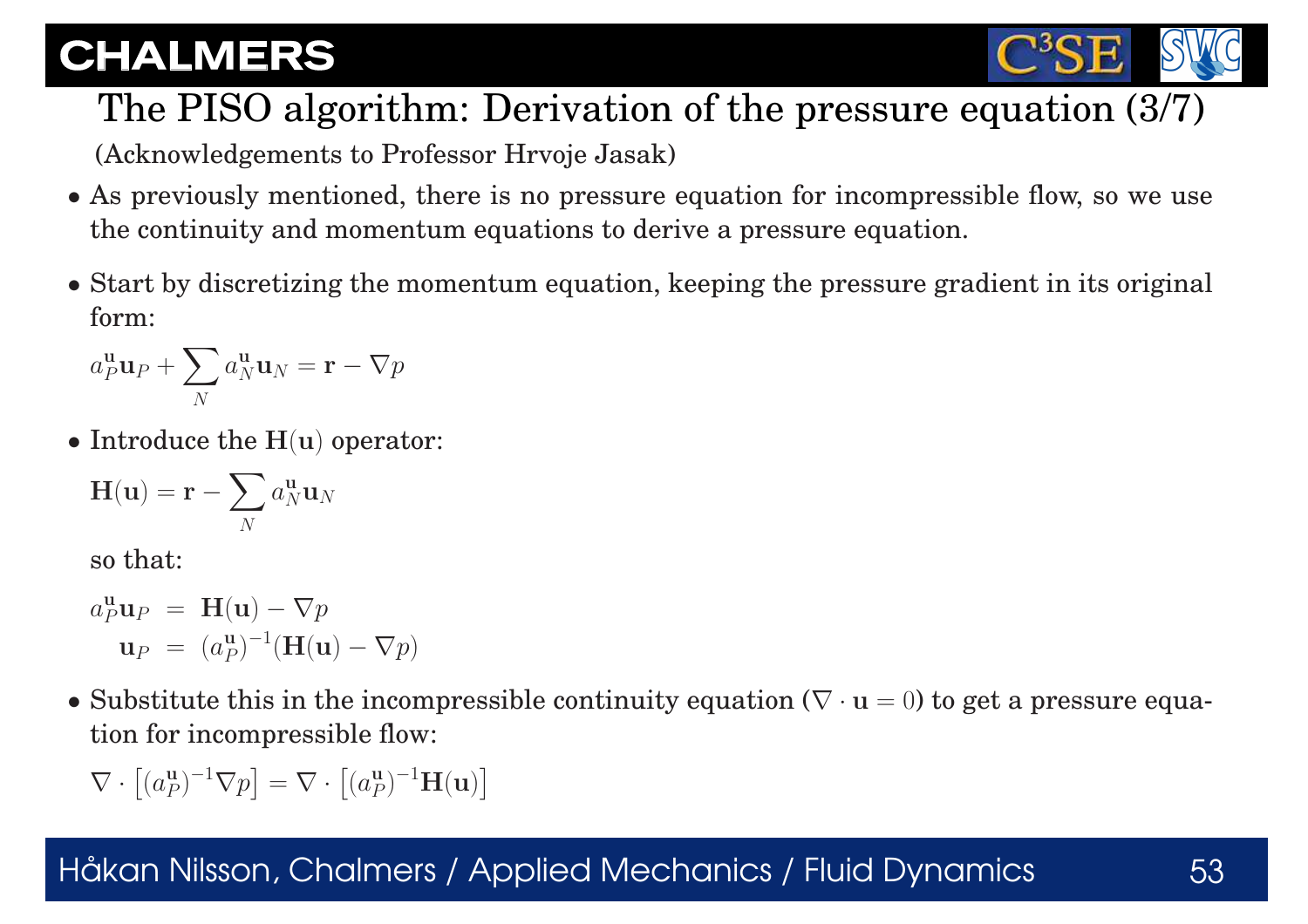

### The PISO algorithm: Sequence of operations (4/7)

(Acknowledgements to Professor Hrvoje Jasak)

- The following description corresponds to the operations at each time step.
- Use the conservative fluxes, phi, derived from the previous time step, to discretize the momentum equation. Now, phi represents the 'old' velocity,  $u^o$ , in the convective term.

```
fvVectorMatrix UEqn
(
    fvm::ddt(U)
  + fvm::div(phi, U)
  - fvm::laplacian(nu, U)
);
```
• Solve the momentum equations using the pressure from the previous time step.

```
solve(UEqn == -fvc::grad(p));
```
This is the momentum predictor step.

• We will re-use UEqn later, which is the reason not to do both these steps as a single operation solve(fvm::ddt(U)+fvm::div(phi, U)-fvm::laplacian(nu, U)==-fvc::grad(p));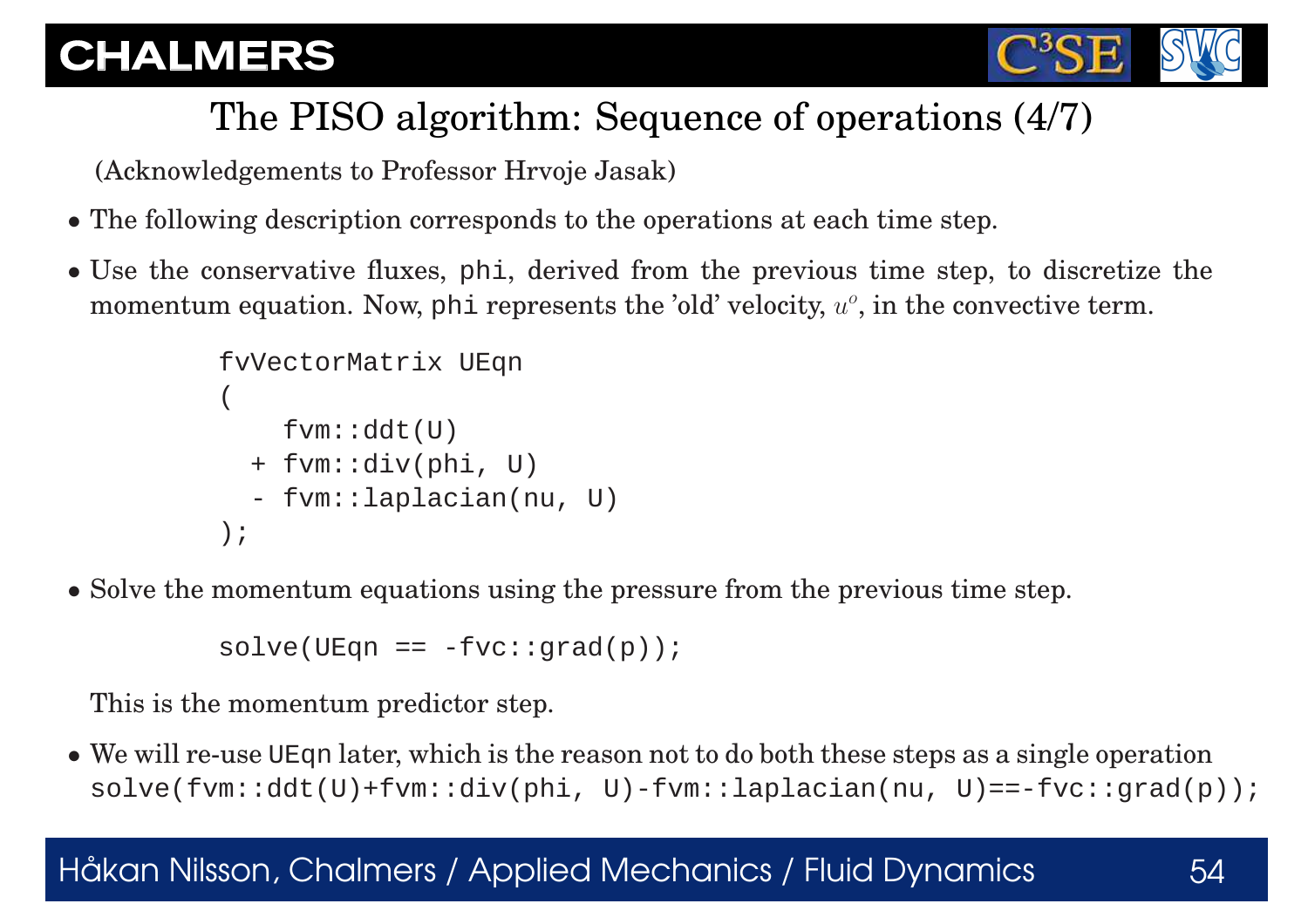

### The PISO algorithm: Sequence of operations (5/7)

(Acknowledgements to Professor Hrvoje Jasak)

- Loop the pressure-corrector step a fixed number of times (nCorr):
	- Store rUA\*UEqn.H() (corresponding to  $(a<sub>p</sub><sup>u</sup>)$  $\mathbf{H}_{(p)}^{u})^{-1}\mathbf{H}(\mathbf{u})$ ) in the  $\mathbb U$  field, representing the velocity solution without the pressure gradient. Calculate interpolated face fluxes from the approximate velocity field (corrected to be globally conservative so that there is a solution to the pressure equation) to be used in the  $fvc:div$  operator.
	- Loop the non-orthogonal corrector step <sup>a</sup> fixed number of times (nNonOrthCorr):
		- \* Calculate the new pressure:

```
fvScalarMatrix pEqn ( fvm::laplacian(rUA, p) == fvc::div(phi) );
pEqn.setReference(pRefCell, pRefValue);
pEqn.solve();
```
where rUA corresponds to  $(a_\mu^{\mathbf{u}})$  $\frac{\mathbf{u}}{P}$ ) $^{-1}$ .

\* Correct finally phi for the next pressure-corrector step (see also next slide):

```
if (nonOrth == nNonOrthCorr){ phi -= pEqn.flux(); }
```
- Calculate and write out the continuity error.
- Correct the approximate velocity field using the corrected pressure gradient.
- Do the next pressure-corrector step.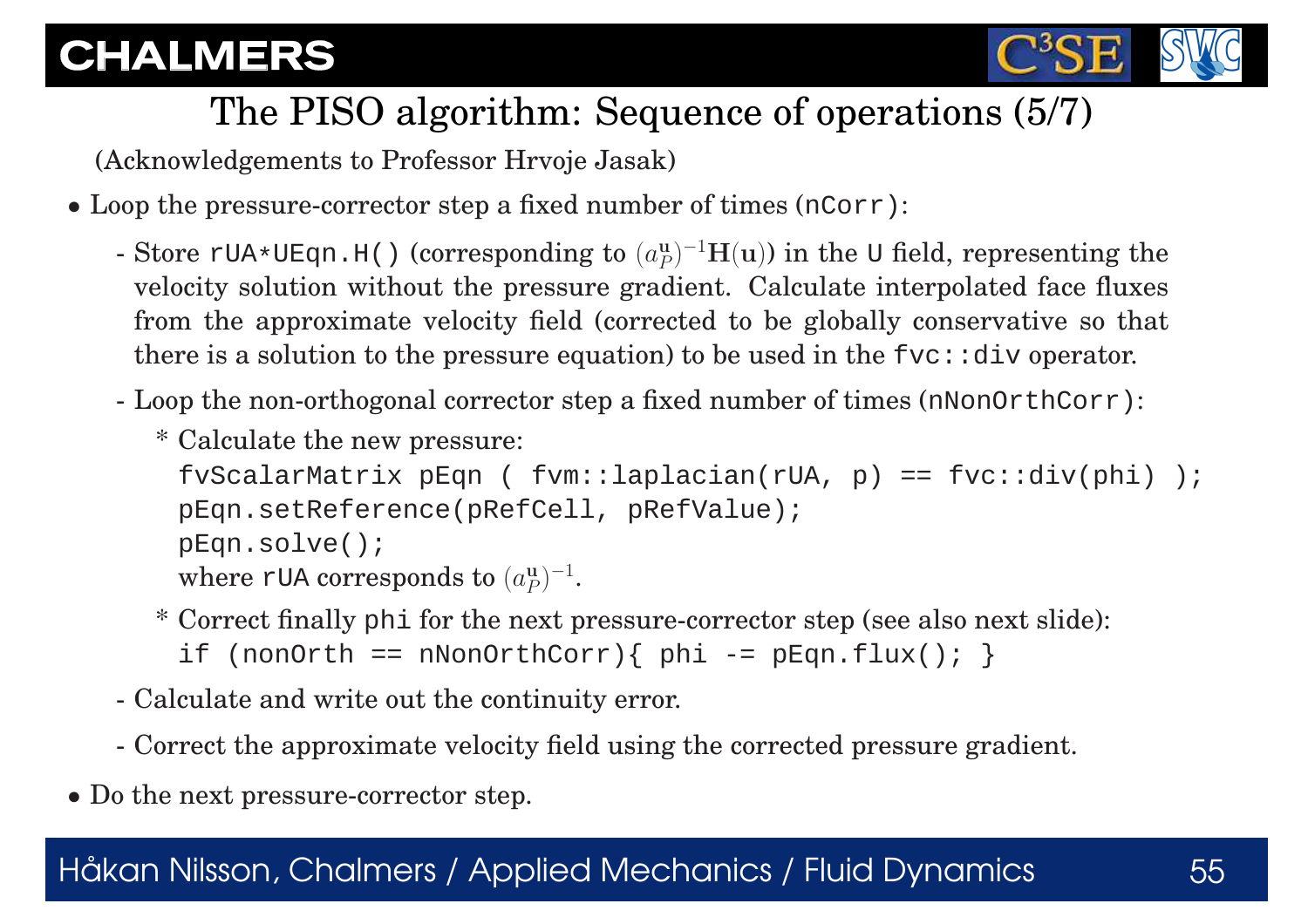

### The PISO algorithm: Conservative face fluxes (6/7)

(Acknowledgements to Professor Hrvoje Jasak)

- Here we derive the conservative face fluxes used in  $p_{\text{Eqn}}$ .  $f_{\text{lux}}(x)$  in the previous slide.
- 

• Discretize the continuity equation:  
\n
$$
\nabla \cdot \mathbf{u} = \sum_{f} \mathbf{s}_f \cdot \mathbf{u} = \sum_{f} F
$$

where F is the face flux,  $F=\mathbf{s}_f\cdot \mathbf{u}.$ 

• Substitute the expression for the velocity in 'PISO slide  $(3/7)$ ', yielding

$$
F = -(a_P^{\mathbf{u}})^{-1} \mathbf{s}_f \cdot \nabla p + (a_P^{\mathbf{u}})^{-1} \mathbf{s}_f \cdot \mathbf{H}(\mathbf{u})
$$

• A part of the above appears during the discretization of the pressure Laplacian, for each face:

$$
(a_P^{\mathbf{u}})^{-1}\mathbf{s}_f \cdot \nabla p = (a_P^{\mathbf{u}})^{-1} \frac{|\mathbf{s}_f|}{|\mathbf{d}|} (p_N - p_P) = a_N^P(p_N - p_P)
$$

where  $|{\bf d}|$  is the distance between the owner and neighbour cell centers, and  $a^P_N = (a^{{\bf u}}_P)^T$  $\binom{u}{P}$ –1 $\frac{|\mathbf{s}_f|}{|\mathbf{d}|}$ |  $|\mathbf{d}|$ is the off-diagonal matrix coefficient in the pressure Laplacian. For the fluxes to be fully conservative, they must be completely consistent with the assembly of the pressure equation (e.g. non-orthogonal correction).

#### Håkan Nilsson, Chalmers / Applied Mechanics / Fluid Dynamics (56)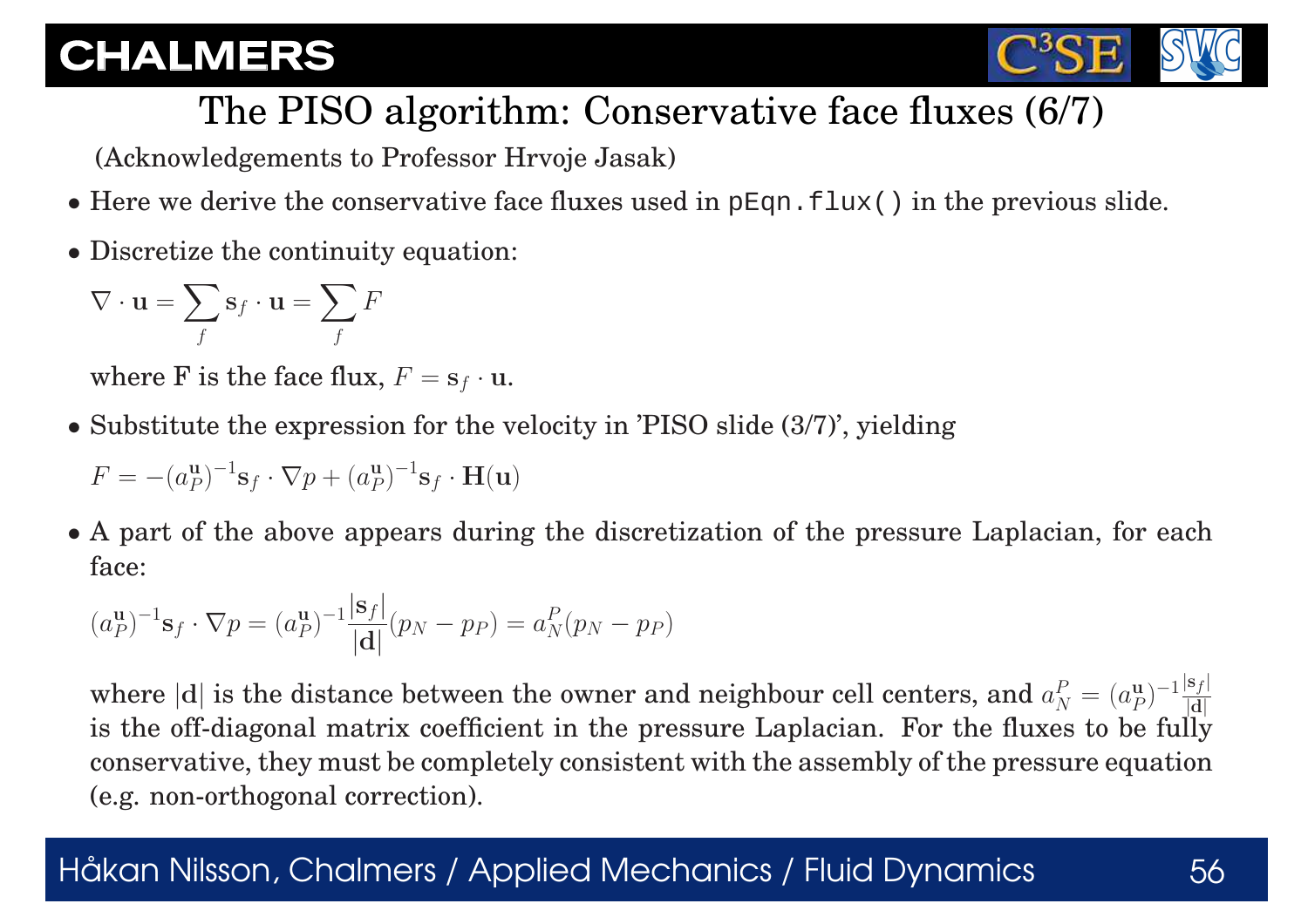

### The PISO algorithm: Rhie & Chow interpolation (7/7)

(Acknowledgements to (soon Dr.) Fabian Peng-Kärrholm and Professor Hrvoje Jasak)

- When using a colocated FVM formulation it is necessary to use a special interpolation to avoid unphysical pressure oscillations.
- OpenFOAM uses an approach 'in the spirit of Rhie & Chow', but it is not obvious how this is done. Fabian presents <sup>a</sup> discussion on this in his PhD thesis, and here is the summary of the important points:
	- − In the explicit source term fvc::div(phi) of the pressure equation, phi does not include any effect of the pressure.
	- − rUA does not include any effect of pressure when solving the pressure equation and finally correcting the velocity.
	- <sup>−</sup> The Laplacian term, fvm::laplacian(rUA, p), of the pressure equation uses the value of the gradient of p on the cell faces. The gradient is calculated using neighbouring cells, and not neighbouring faces.
	- − fvc::grad(p) is calculated from the cell face values of the pressure.
- See *Rhie* and *Chow* in *OpenFOAM*, by Fabian Peng Kärrholm at the course homepage for a detailed description of the PISO algorithm and Rhie and Chow in OpenFOAM.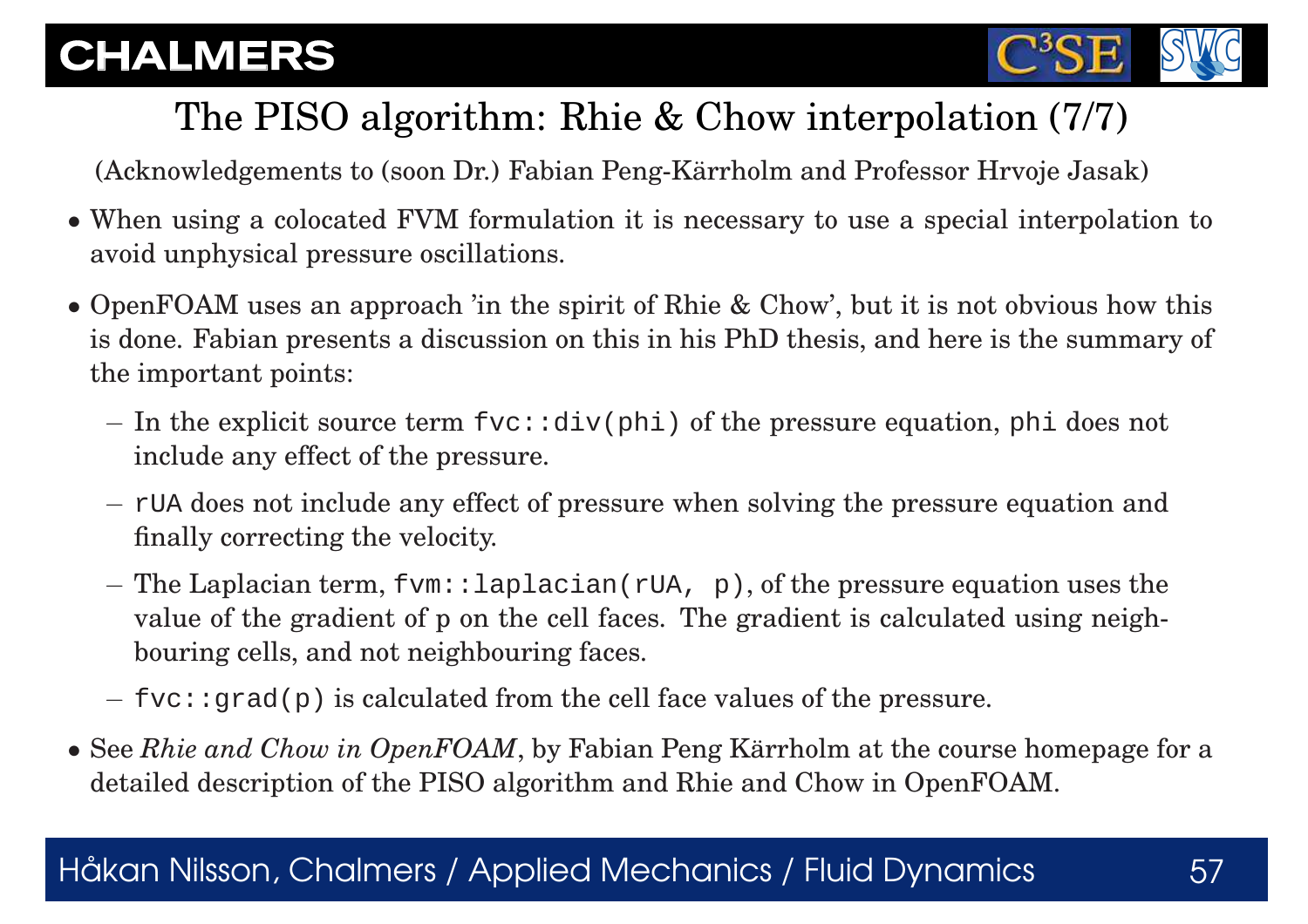

### A look inside icoFoam, write statements

• At the end of icoFoam there are some write statements:

```
runTime.write();
Info<< "ExecutionTime = " << runTime.elapsedCpuTime() << " s"
    << " ClockTime = " << runTime.elapsedClockTime() << " s"
    << nl << endl;
```
- write() makes sure that all variables that were defined as an IOobject with IOobject:: AUTO WRITE are written to the time directory accoring to the settings in the controlDict dictionary.
- elapsedCpuTime() is the elapsed CPU time.
- elapsedClockTime() is the elapsed wall clock time.